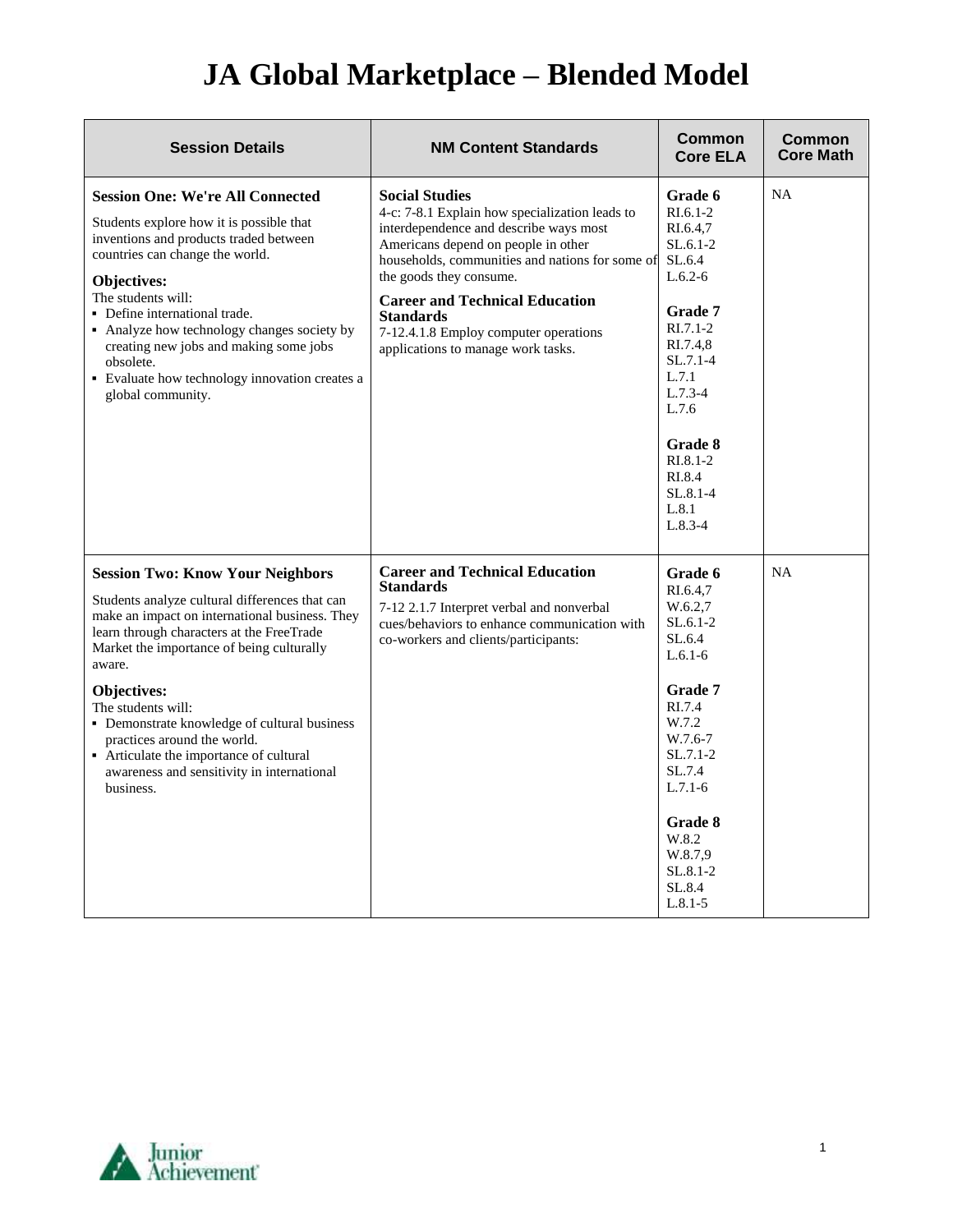## **JA Global Marketplace – Blended Model**

| <b>Session Details</b>                                                                                                                                                                                                                                                                                                                                                                                                                                                                                                                                                                  | <b>NM Content Standards</b>                                                                                                                                                                                                                                                                                                                                                                                                                                                                       | <b>Common</b><br><b>Core ELA</b>                                                                                                                                                                                                           | <b>Common</b><br><b>Core Math</b>                                                       |
|-----------------------------------------------------------------------------------------------------------------------------------------------------------------------------------------------------------------------------------------------------------------------------------------------------------------------------------------------------------------------------------------------------------------------------------------------------------------------------------------------------------------------------------------------------------------------------------------|---------------------------------------------------------------------------------------------------------------------------------------------------------------------------------------------------------------------------------------------------------------------------------------------------------------------------------------------------------------------------------------------------------------------------------------------------------------------------------------------------|--------------------------------------------------------------------------------------------------------------------------------------------------------------------------------------------------------------------------------------------|-----------------------------------------------------------------------------------------|
| <b>Session Three: Want to Trade?</b><br>Students examine how trade works, why<br>countries trade with other countries, and<br>evaluate whether a single country could be<br>completely self-sufficient.<br>Objectives:<br>The students will:<br>• Define interdependence and describe examples<br>of multinational trade and its effect on a single<br>product.<br>• Evaluate the pros and cons of trading with<br>other countries.                                                                                                                                                     | <b>Social Studies</b><br>4-c: 7-8.1 Explain how specialization leads to<br>interdependence and describe ways most<br>Americans depend on people in other<br>households, communities and nations for some<br>of the goods they consume.<br>2-b: 6.4 Describe geographically-based pathways<br>of inter-regional interaction.<br>2-f: 7.1 Describe and evaluate the use and<br>distribution of resources and their impact on<br>countries throughout the world.                                     | Grade 6<br>$RI.6.1-2$<br>RI.6., 7-8<br>$W.6.1-2$<br>$SL.6.1-5$<br>$L.6.1-6$<br><b>Grade 7</b><br>$R1.7.1-4$<br>RI.7.8<br>$W.7.1-.2$<br>W.7.6<br>$SL.7.1-3$<br>$L.7.1-6$<br>Grade 8<br>$RL.8.1-4$<br>$W.8.1 - 2$<br>SL.8.1-4<br>$L.8.1 - 5$ | Grade 6<br>6.NSA.3<br><b>Mathematical</b><br><b>Practices 6-8</b><br>$1 - 2$<br>$4 - 7$ |
| <b>Session Four: Wide World of Work</b><br>Students interview staff and customers at<br>the FreeTrade Market to learn why people<br>leave their home countries to work<br>elsewhere and what is required to get an<br>international job.<br><b>Objectives:</b><br>The students will:<br>• Explain how economic factors, like a job, can<br>cause people to move to another country.<br>• Identify international career options and the<br>requirements for that career, including a<br>second language.<br>• Evaluate factors involved in working for an<br>international organization. | <b>Social Studies</b><br>2-b: 6. 2. Explain how places and regions serve<br>as cultural symbols and explore the influences<br>and effects of regional symbols.<br><b>Career and Technical Education</b><br><b>Standards</b><br>7-12 2.1.9 Listen to and speak with diverse<br>individuals to enhance communication skills.<br>7-12 3.1.4 Conduct technical research to gather<br>information necessary for decision-making.<br>7-12.5.2.3 Understand global context of<br>industries and careers. | Grade 6<br>$RI.6.1-2$<br>RI.6.,4,7<br>W.6.7<br>$SL.6.1-3$<br>$L.6.1-6$<br><b>Grade</b> 7<br>$RI.7.1-4$<br>RI.7.8<br>W.7.6-7<br>$SL.7.1-3$<br>$L.7.1-6$<br>Grade 8<br>$RL.8.1-4$<br>W.8.7,9<br>$SL.8.1-2$<br>$L.8.1 - 5$                    | <b>NA</b>                                                                               |